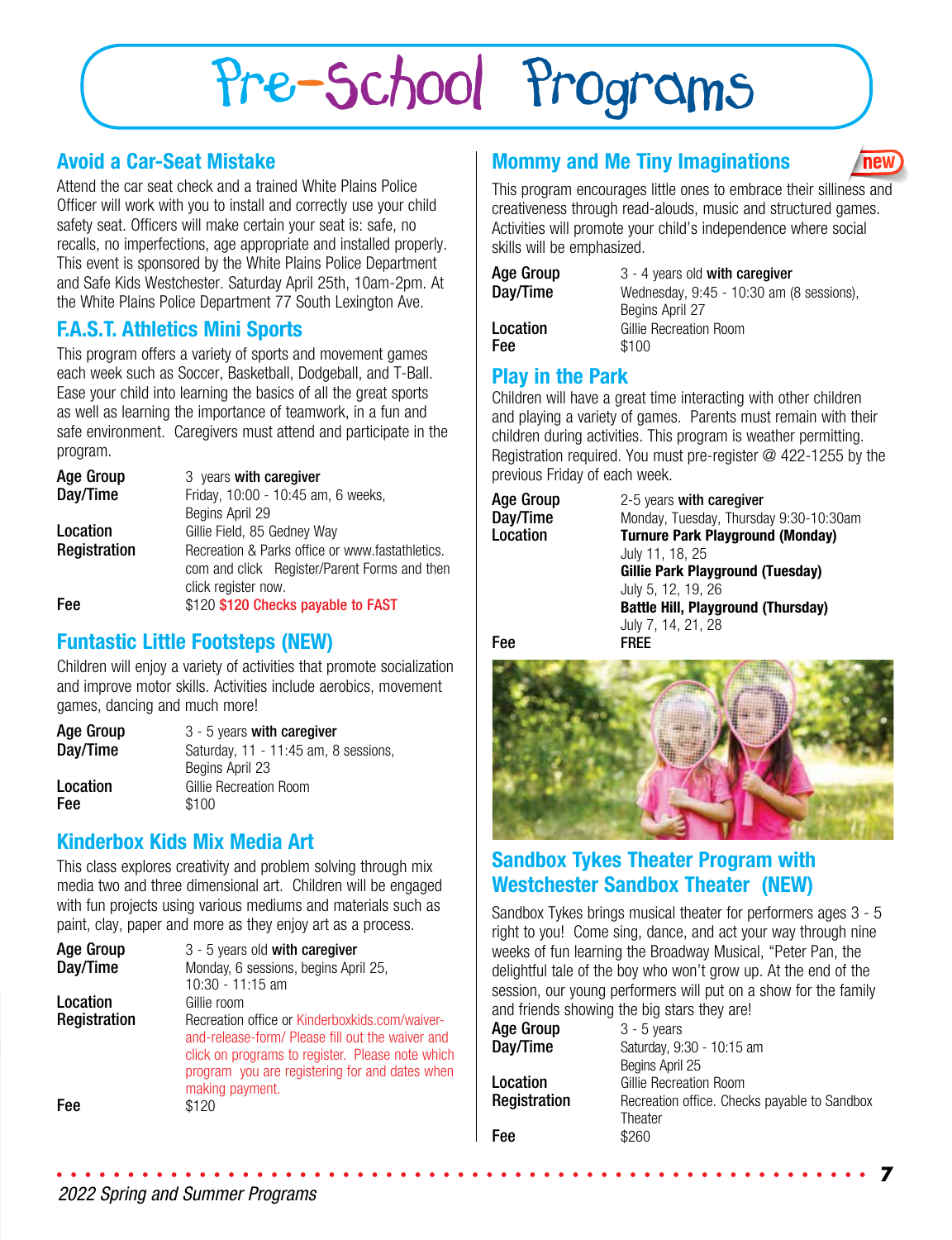# Pre-School Programs

### **Smart Start Sports**

This program creates a solid foundation for sports activities by promoting safe and meaningful sports for children. Caregivers work together with their children to develop proper throwing, kicking, batting, shooting and catching skills. Ease your child into learning the basics of all the great sports as well as learning the importance of teamwork. Caregivers must attend and participate in this program.

| <b>Age Group</b><br>Day/Time | 2-4 years with caregiver<br>Saturday, 9:00 - 9:45 am 6 sessions, |
|------------------------------|------------------------------------------------------------------|
|                              | begins April 23                                                  |
| Location                     | Gillie Field,                                                    |
|                              | Rain site: Ebersole Ice Rink                                     |
| Registration                 | Ongoing                                                          |
| Fee                          | \$75                                                             |



### **Soccer Squirts - Parent & Me**

With a parent/caregiver by their side, children will have fun learning the fundamental skills of soccer through structured activities, fun based games, and scrimmages.

| <b>Age Group</b><br>Day/Time | 2 to 3 Years with caregiver<br><b>SPRING</b> - Wednesday, 8 sessions, begins April<br>20, 3:30 - 4:15 pm |
|------------------------------|----------------------------------------------------------------------------------------------------------|
|                              | SUMMER- Wednesday, 6 sessions, begins July                                                               |
|                              | $6, 3:00 - 3:45$ pm                                                                                      |
| Location                     | Delfino Park - Spring                                                                                    |
|                              | Gillie Park - Summer                                                                                     |
| Registration                 | Recreation Office or www.ussportsinstitute.com                                                           |
| Fee                          | $$150 - Spring$                                                                                          |
| Fee                          | \$125 - Summer Check payable to USA                                                                      |
|                              | <b>Sport Group</b>                                                                                       |



# **Snapology ABC's & 123's (NEW)**

Your little learner will explore the letters of the alphabet and basic phonics, practice their counting and writing skills, develop an awareness of common classroom procedures, and do so all while they are playing! Early exposure to a genuine classroom experience can be scary for both parents and students, but this program will make you both feel at ease as we use positive, hands-onexperiences to foster a safe and fun educational setting.

| Age Group    | 3 years old with caregiver               |
|--------------|------------------------------------------|
| Day/Time     | Thursday, 9:30 am - 10:15 am 6 sessions, |
|              | begins May 12                            |
| Location     | Gillie Recreation Room                   |
| Registration | Recreation office or snapology.com       |
| Fee          | \$125                                    |

# **Snapology Junior Engineers (NEW)**

Does your little learner love to tinker and create new things? If so, they're going to love Snapology's Junior Engineers program! This program will give your student opportunities to build functional LEGO DUPLO models of elevators, amusement park rides, robotic dogs, spinning tops, and so much more! As your learner works alongside other little engineers, they will be learning the Importance of teamwork and how collaboration is an essential component of engineering and design.

| Age Group           | 4 years old                               |
|---------------------|-------------------------------------------|
| Day/Time            | Thursday, 10:30 - 11:15 am, (6 sessions), |
|                     | begins May 12                             |
| Location            | Gillie Recreation Room                    |
| <b>Registration</b> | Recreation office or snapology.com        |
| Fee                 | \$125                                     |



*"Where to Go, What to Do, Way of Life!"*

**8**